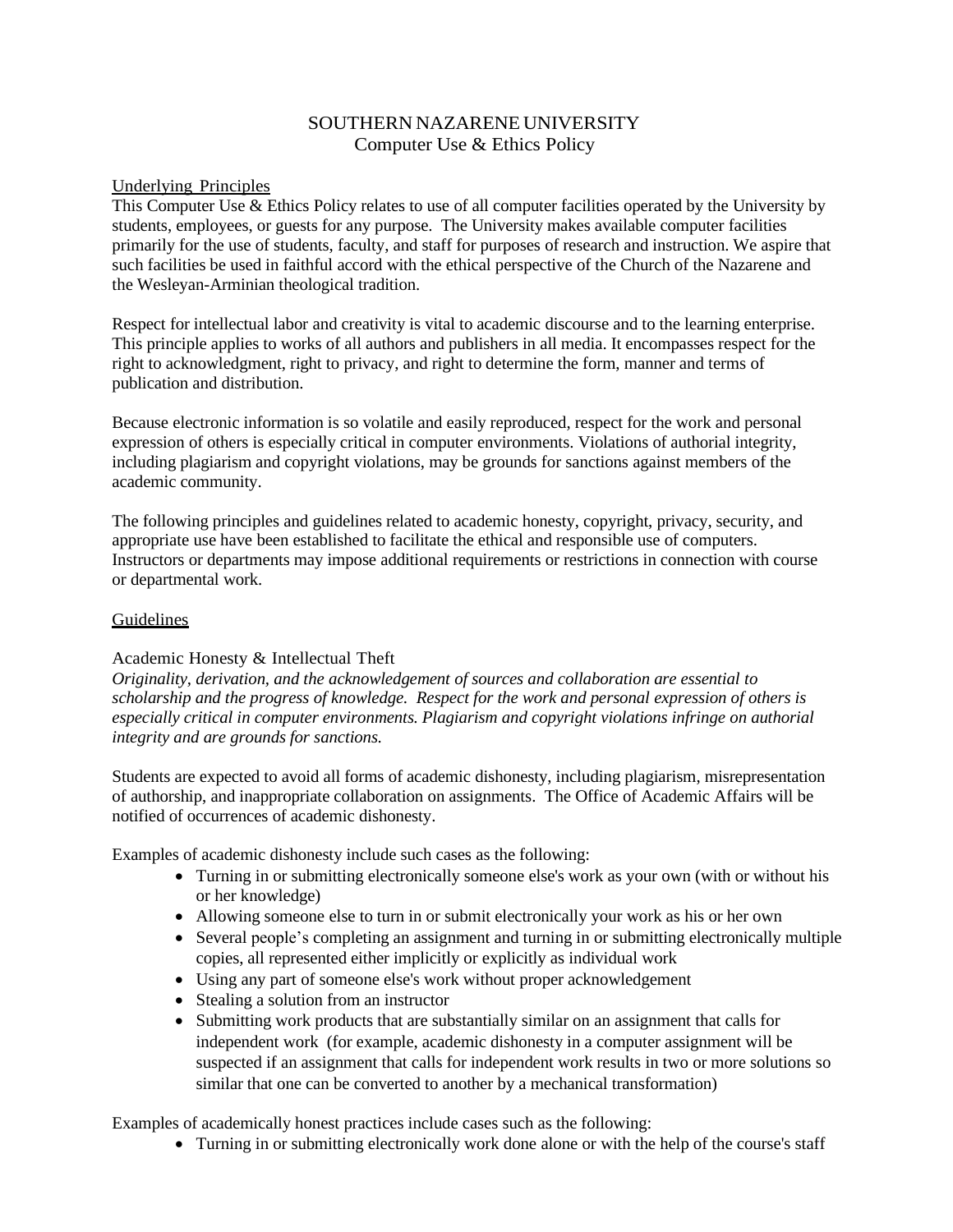- Submitting one assignment for a group of students if group work is explicitly permitted or required
- Getting or giving help on how to solve minor syntax errors
- Discussing assignments to clarify what to do and how to do it

## Copyright

*The interests of authors, inventors and software developers in their products are protected by United States copyright and patent laws. Software license agreements serve to increase compliance with copyright and patent laws, and to help insure publishers, authors, and developers return on their investments.*

Violating the copyrights or patents of computer software is against University policy and is a violation of state or federal law. Making your own copies of software having a restricted use license is theft.

It is against University policy to violate software agreements. The number of software users must not exceed the purchased software licensing.

The Digital Millennium Copyright Act of 1998 prohibits copying and/or distributing digital media files on the network. The network automatically blocks attempts to download or share files illegally.

### Privacy

*Students, faculty, and staff who use the computer have the right to privacy and security of their computer programs and data. At the same time, University ownership of the computer system network implies a limited expectation of privacy. The University reserves the right to view and/or retrieve any file or software stored on the computer or passing through the network.*

Computer users should not tamper with files or information that belongs to other users or to the operating system.

Reading someone else's electronic mail is a federal offense (Title 18 of the United States Code Section 2701). Computer system administrators are excluded for technical reasons. They are, however, prohibited from disclosing a user's e-mail traffic to anyone, unless the user or the other party to the traffic gives permission.

### Security

*Owners and users of computer networks operate in an interdependent environment that necessitates joint ownership of institutional information. Reliability and accessibility of information is critical to the successful operations of the University.*

Accessing a computer system without authorization is a federal offense (Title 18 of the United States Code Section 2701).

Computer users must not attempt to modify system facilities or attempt to crash the system. Users should not attempt to subvert the restrictions associated with their computer accounts, the networks of which the University is a member, or microcomputer software protections.

Loopholes in computer security systems or knowledge of a special password should not be used to breach security by

- damaging computer systems or degrade the performance of a computer system
- obtaining extra resources or taking resources from another user
- gaining access to systems or use systems for which proper authorization has not been given